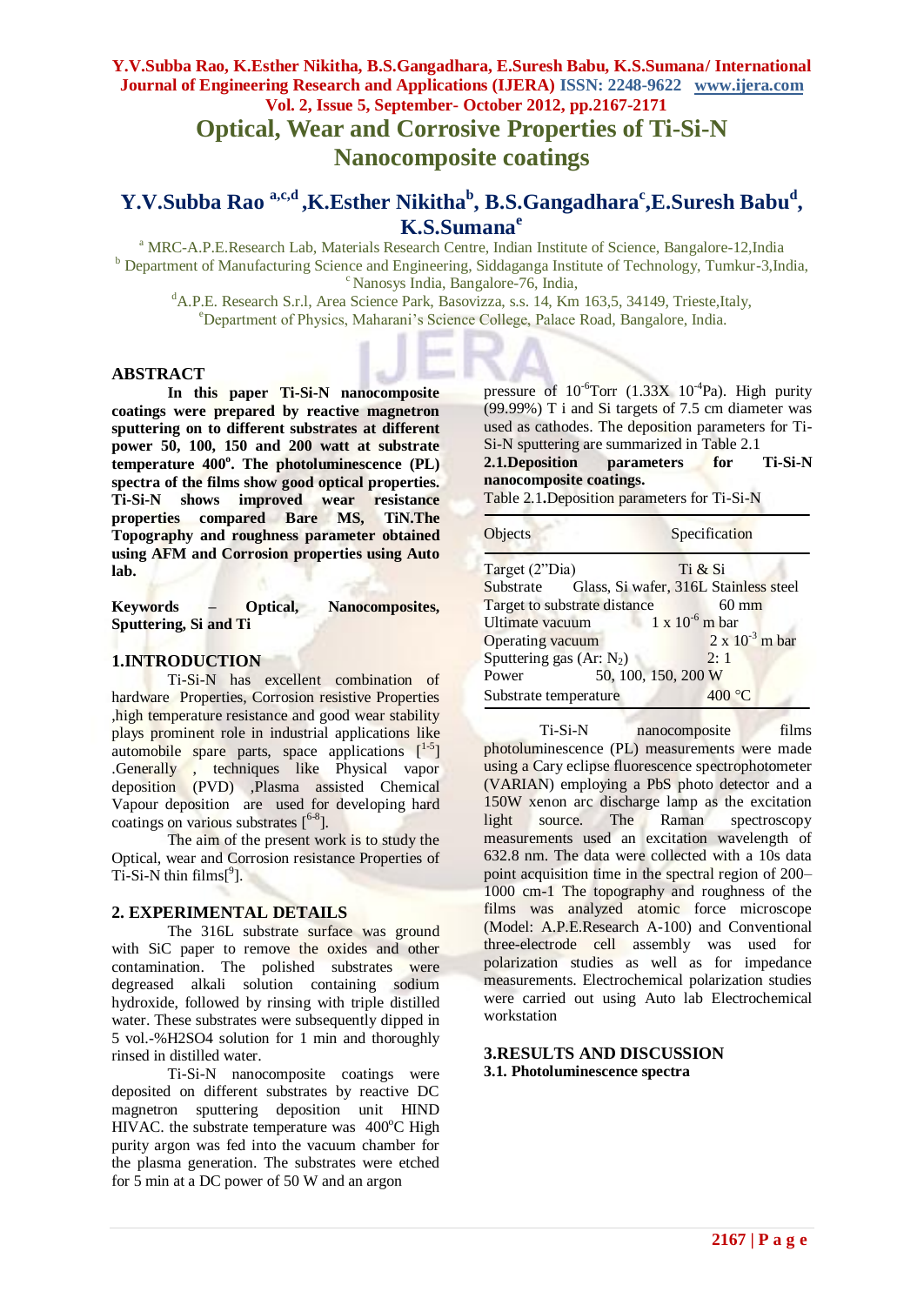



The photoluminescence (PL) spectra of Ti-Si-N, SiN and TiN coatings excitation peak at 382 nm are shown in Fig.3.1and emission peak at 522 nm. The nanocomposite coatings shows shift towards lower wavelength region by mixing of Si concentration TiN lattice.

#### **3.2. Laser Raman spectroscopy**



**Fig3.2. Laser Raman spectra of Ti-Si-N nanocomposite coatings at different powers.** (a) 50 watt (b)100 watt (c) 150 watt (d) 200 watt

Raman microscopy is to elucidate the behavior of the optic and acoustic phonon modes of the (cubic) crystalline lattices. The phonon bands of Ti-Si-N have attributed the scattering in the acoustic range is determined by the vibrations of the heavy Ti ions (typically  $150-300$  cm<sup>-1</sup>) and in the optic range by vibrations of the lighter N ions (typically 400–650 cm−1 ).The characteristic peaks at 230, 300 and 580 cm<sup>-1</sup>, related to transverse acoustic (TA) / longitudinal acoustic (LA), second-order acoustic (2A),and transverse optical (TO) modes of TiN, respectively, were observed in the Raman spectra of TiN films (**Fig 3.2**) prepared by reactive sputtering process. This is in good agreement with the reported values for Ti-Si-N films. Increasing the deposition power there is a slight shift to lower vibrations was observed and it is shown in Fig.3.2.

#### **3.3. Morphological studies**

The surface topography of the Ti-Si-N coatings was studied using Atomic force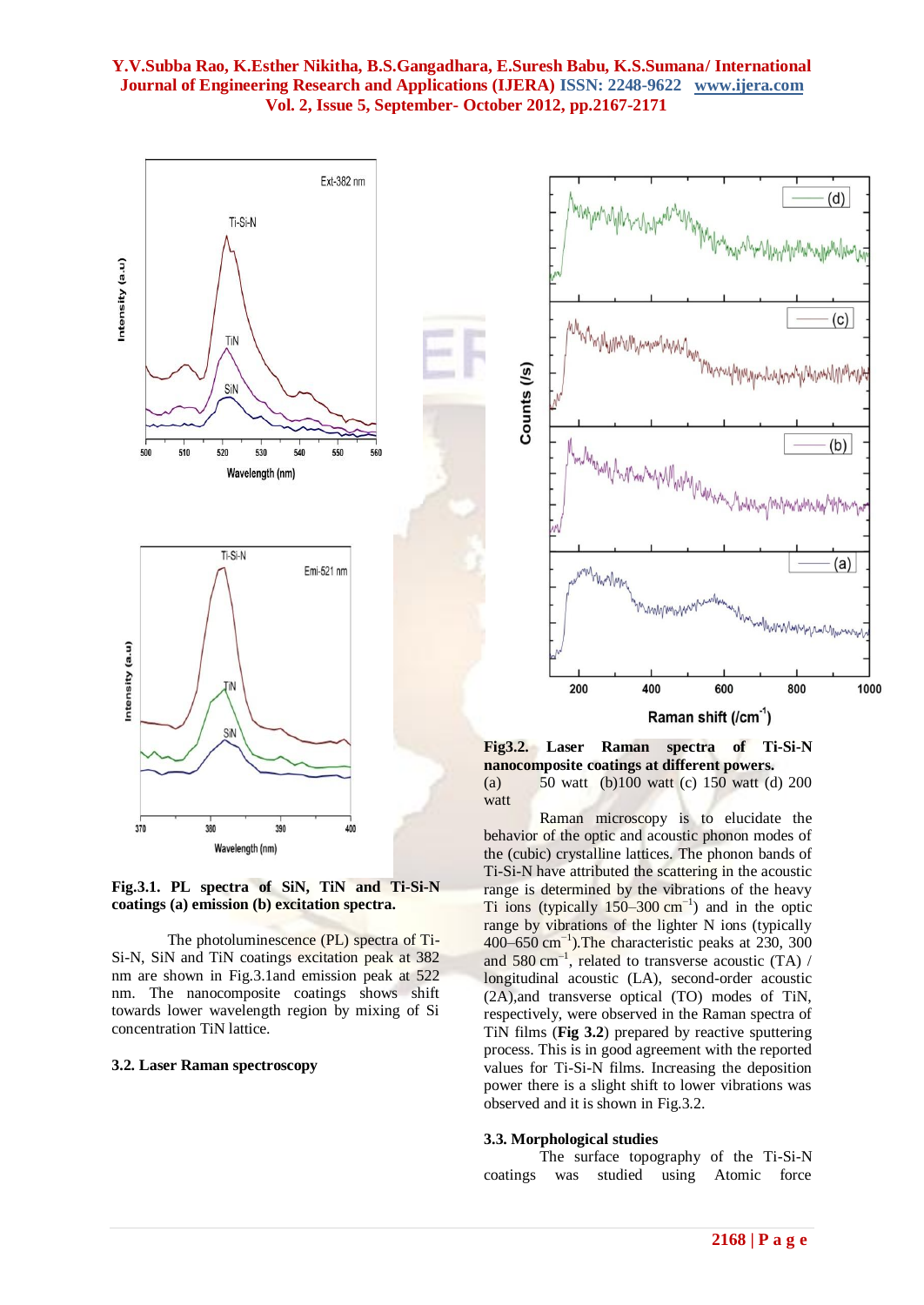microscopy (AFM). The basic study comprised 2D and 3D representations for a scanned area of 2X 2 m, which are shown in **Fig 3.3.** The roughness value, estimated from these images was 5.3 nm, which shows that the films were very smooth in nature<sup>[7</sup>]



(b)





#### **3.4. Wear studies**

The tribological characteristics of Ti-Si-N films were measured using block-on-ring test. The ring material used for this test is high chromium high carbon tool steel (850HV) for 120s. Ti-Si-N has more wear resistance than substrate, due to low coefficient of friction. Compared to TiN coatings, the wear rate of Ti–Si–N coating obviously decreased  $\int^{9, 10}$ ].

Table.3.1.Wear rate for coated and uncoated substrates.

| Substrate<br>material              | Wear rate $(10^{-1})$<br>$6$ gm/mm) |  |  |  |
|------------------------------------|-------------------------------------|--|--|--|
| mild<br>Bare<br>steel              | 6.5                                 |  |  |  |
| TiN coated<br>mild steel           | 6.3                                 |  |  |  |
| Ti-Si-N<br>mild<br>coated<br>steel | 3.7                                 |  |  |  |

#### **3.5. Electrochemical corrosion studies:**

Electrochemical impendence spectroscopy and potentiodynamic polarization measurements were done using an Autolab system. A three electrode electrochemical cell system was used with a platinum counter electrode, saturated calomel electrode (KCl) as the reference electrode and sample as the working electrode. The sample was kept in the solution for 60 min prior to the potentiodynamic polarization study in order to establish the open circuit potential  $(E_{\text{ocp}})$  or the steady state potential. The Tafel plot was obtained after the electrochemical measurements. The corrosion potential  $(E_{\text{corr}})$  and the corrosion current density  $(I_{\text{corr}})$  were deduced from the Tafel plot (that is log I Vs E plot). Impedance measurements were conducted using a frequency response analyzer. The spectrum was recorded in the frequency range of 10 mHz-100 kHz.

#### **3.5.1 Corrosion studies in 3.5% Nacl solution**

Electrochemical impedance spectroscopy measurement of the mild steel coated substrate spectrum shows higher resistance. The increase in  $R_{\rm ct}$  value and decrease in  $C_{\rm dl}$  values as shown in Table.3.2. For the Ti-Si-N on MS system confirm its better corrosion resistance property compared to the TiN, SiN and the bare substrate. It shows (Fig.3.5a.) the increase in corrosion resistance of the Ti-Si-N coatings compared to other coatings. Fig.3.5b. shows the bode plot of MS, SiN, TiN and Ti-Si-N nanocomposite coatings. The plots show higher charge transfer resistance for coated substrate[<sup>11</sup> ].

Fig.3.5c. shows the polarization curves of mild steel (MS), SiN, TiN and Ti-SiN nanocomposite coatings in 3.5% NaCl solution. The  $E_{\text{corr}}$  and  $I_{\text{corr}}$  values have been calculated using the tafel extrapolation method and are given in Table.3.2. The corrosion potential of the MS substrate is about -0.712 V. The coated samples shows positive corrosion potential, when compared to the MS substrate. The positive shift of  $E_{corr}$ indicates better corrosion resistance of the coated samples. The corrosion current is observed to be minimum  $0.41\times10^{-6}$ A/ cm<sup>2</sup> for the Ti-Si-N on MS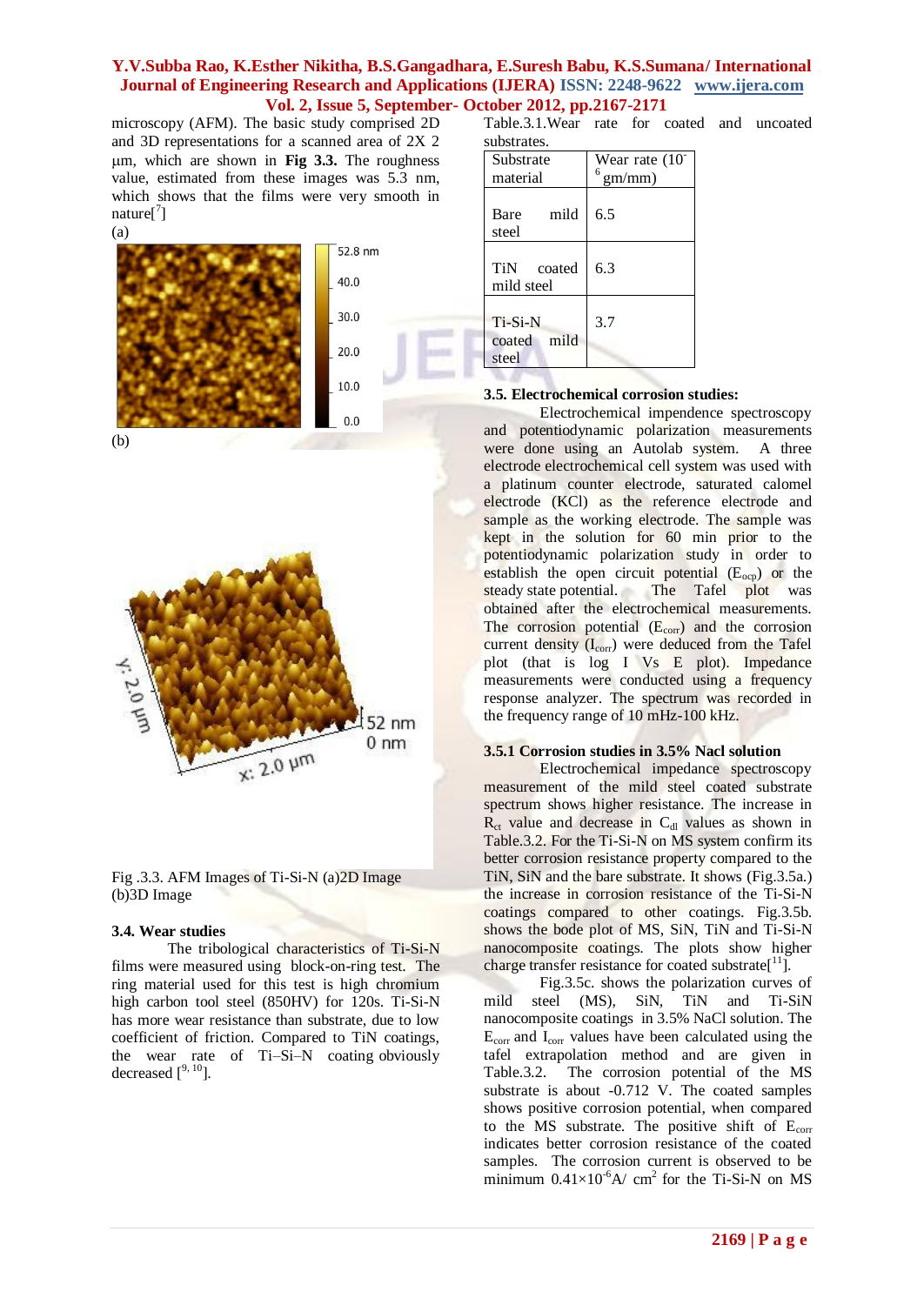substrate compared to single layer and bare substrate. The corrosion rate has also minimum for Ti-Si-N nanocomposite coated substrate.

 From the polarization test results, the protective efficiency,  $P_i$  (%) of the films can be calculated by Eq. (1)

lated by Eq. (1)  

$$
P_i(\% ) = \left[1 - \left(\frac{i_{corr}}{i_{corr}^0}\right)\right] \times 100 \qquad (1)
$$

Where  $i_{\text{corr}}$  and  $i_{\text{corr}}^0$  indicate the corrosion current density of the film and substrate, respectively. The Ti-Si-N nanocomposite coating shows the highest protective efficiency of 97.2% caused by lowest corrosion current density of  $0.41 \times 10^{-6}$  µA/cm<sup>2</sup>, compared to TiN and SiN coatings.



Fig.3.5a**.** Nyquist plot for (a) MS, (b) TiN, (c) SiN and (d)Ti-Si-N coatings in 3.5% NaCl solution.



Fig.3.5.b. Bode plot for (a) MS, (b) TiN, (c) SiN and (d)Ti-Si-N coatings in 3.5% NaCl solution.

 $log(f)$ 

 $\frac{1}{3}$ 



Fig.3.5c. The potentiodynamic polarization curve for (a) MS, (b) TiN, (c) SiN and (d)Ti-Si-N coatings in 3.5% NaCl solution.